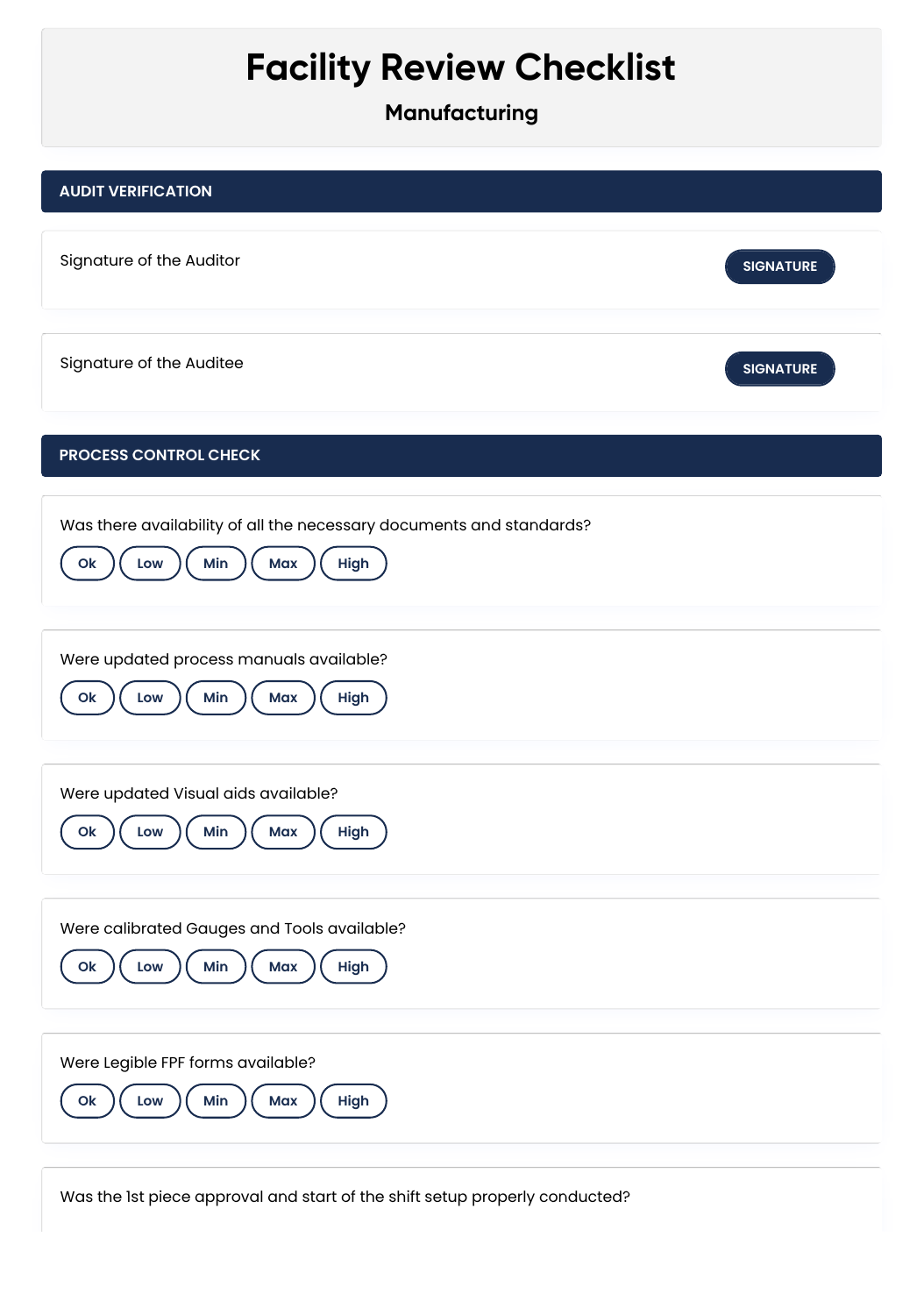| Min<br>Max<br>High<br>Ok<br>Low                                                                                                                               |
|---------------------------------------------------------------------------------------------------------------------------------------------------------------|
| Before starting the 1st run of the machines, were all checkpoints completed?<br>Min<br>High<br>O <sub>k</sub><br>Max<br>Low                                   |
| Before starting the run of the machines, were all the necessary processes and<br>product completed and signed?<br>Min<br>High<br>O <sub>k</sub><br>Low<br>Max |
| Was a correctly stamped first piece approval part available?<br>Min<br>Max<br>High<br>Ok<br>Low                                                               |
| Did the process in control comply with the set standards or process parameters?<br>Min<br>Max<br>High<br>Ok<br>Low                                            |
| Was the process set up as the work order/WI?<br>Min<br>Max<br>High<br>Ok<br>Low                                                                               |
| Was an updated and a duly signed work order available?<br>Min<br>High<br>O <sub>k</sub><br>Max<br>Low                                                         |
| Were updated SPC charts available and where necessary actions taken on<br>deviations?<br>Min<br>High<br>Max<br>Ok<br>Low                                      |
| Were updated and duly signed FPF documents available?<br>Min<br>Ok<br>Max<br>High<br>Low                                                                      |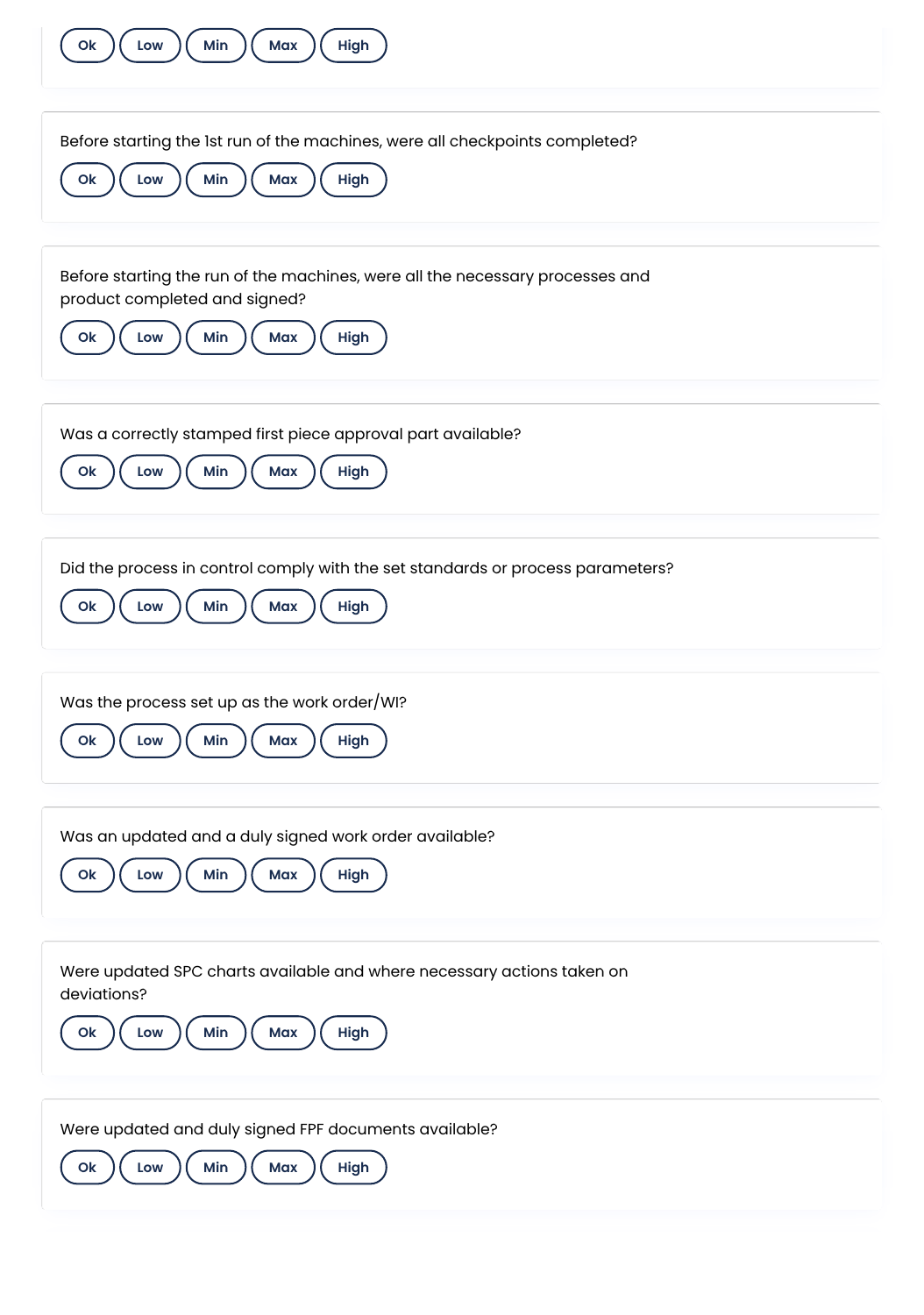| Was the FPF performance being checked regularly?<br>Min<br>Max<br>High<br>Low<br>O <sub>k</sub>                                                             |
|-------------------------------------------------------------------------------------------------------------------------------------------------------------|
| Was all the necessary information posted on the process performance boards?<br>Min<br>High<br>Max<br>O <sub>k</sub><br>Low                                  |
| Was a FPF 5P Audit carried out?<br>Min<br>O <sub>k</sub><br>Max<br>High<br>Low                                                                              |
| Was a recent and a completed FPF audit checklist available?<br>Min<br>Max<br>High<br>Ok<br>Low                                                              |
| Was an updated FPF performance chart available?<br>Min<br>Max<br>High<br>Low<br>Ok                                                                          |
| Was necessary action taken on Non conformance and was it communicated?<br>Min<br>Max<br>High<br>O <sub>k</sub><br>Low                                       |
| Were all the details of customer complaints shared with the operators and were<br>action taken against them?<br>Min<br>High<br>O <sub>k</sub><br>Low<br>Max |
| Was a current quality alert posted?<br>Ok<br>Min<br>Max<br>High<br>Low                                                                                      |
| Was there availability of all the necessary documents and standards?<br>Min<br>O <sub>k</sub><br>Max<br>High<br>Low                                         |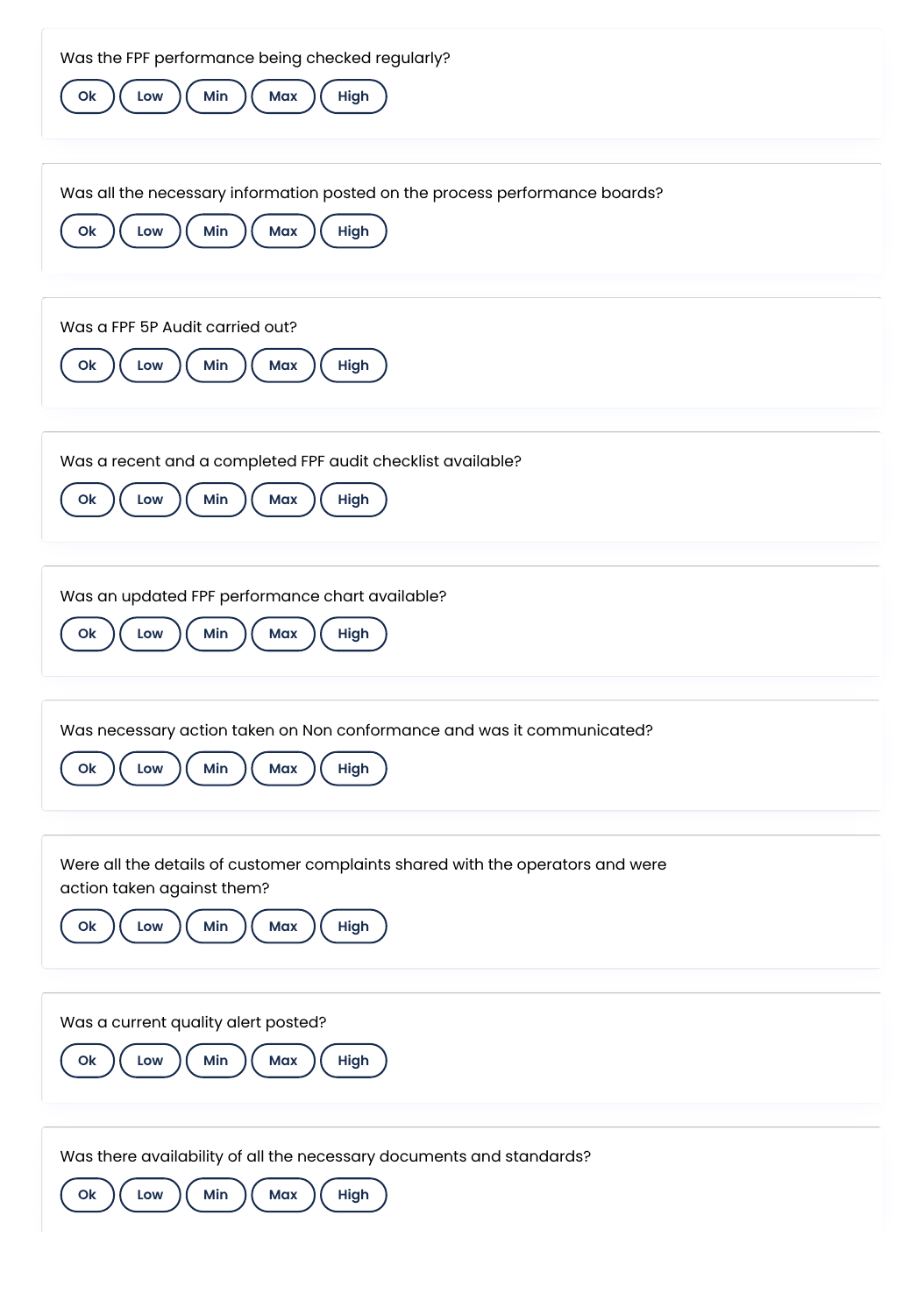| Were the actions taken based on the actions which had been documented?<br>$($ Min<br><b>Max</b><br>High<br>Ok<br>Low |
|----------------------------------------------------------------------------------------------------------------------|
| <b>REMEDIAL CHECK</b>                                                                                                |
| Please elaborate on the actions taken.                                                                               |
| Please mention the name of the person by whom the action was taken.                                                  |
| Please mention the date<br><b>DATE</b>                                                                               |
| 2017-01-01                                                                                                           |
| Please elaborate on the actions taken.                                                                               |
| Please mention the name of the person by whom the action was taken.                                                  |
| Please mention the date<br><b>DATE</b>                                                                               |
| 2017-01-01                                                                                                           |
| Please elaborate on the actions taken.                                                                               |
| Please mention the name of the person by whom the action was taken.                                                  |
| Please mention the date<br><b>DATE</b>                                                                               |
| 2017-01-01                                                                                                           |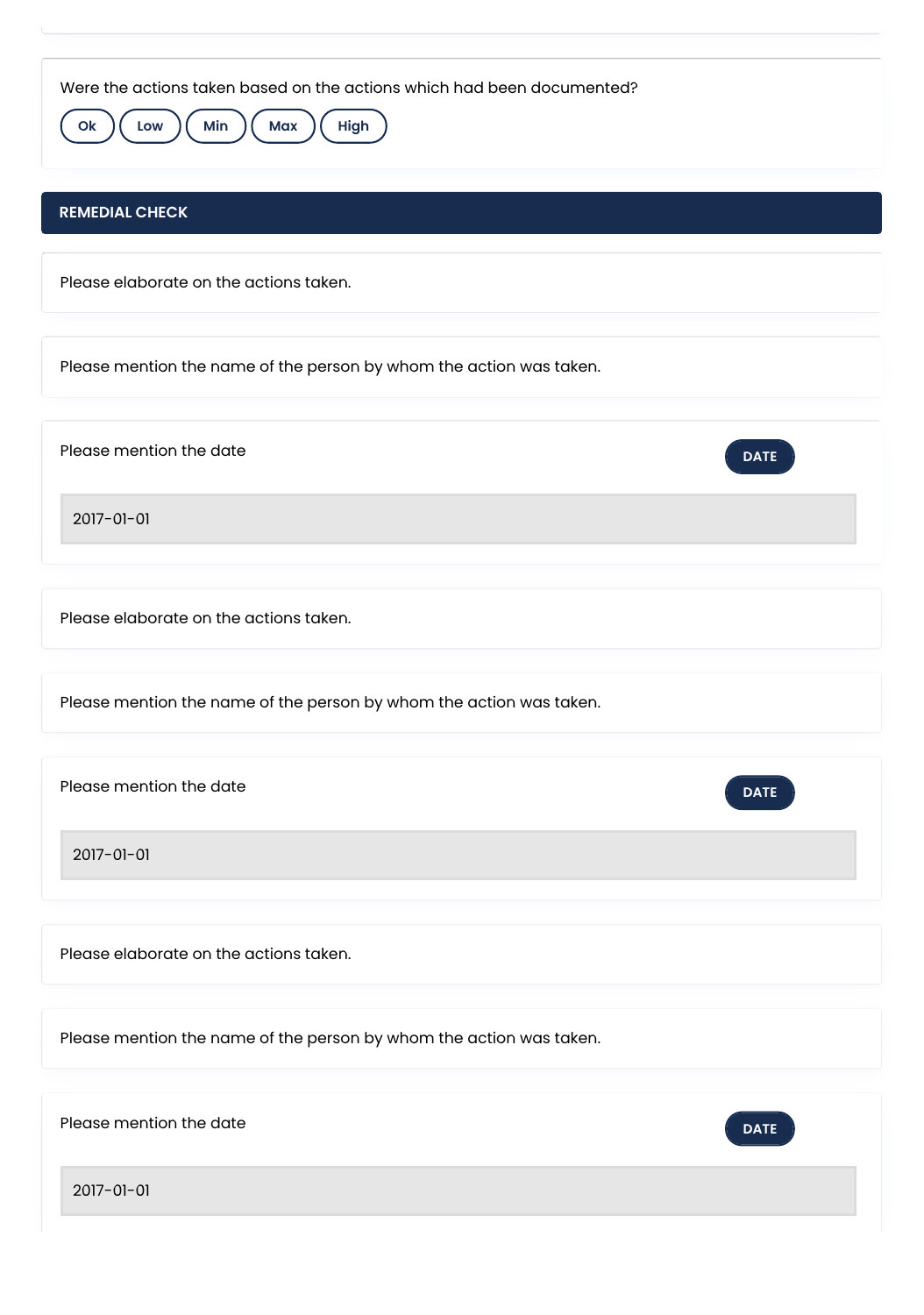| Please elaborate on the actions taken.                                                                                                            |
|---------------------------------------------------------------------------------------------------------------------------------------------------|
| Please mention the name of the person by whom the action was taken.                                                                               |
| Please mention the date<br><b>DATE</b>                                                                                                            |
| 2017-01-01                                                                                                                                        |
| <b>SAFETY STANDARDS</b>                                                                                                                           |
| Were the operators functioning in a safe and a healthy work environment?<br>Min<br>O <sub>k</sub><br>Max<br>High<br>Low                           |
| Did you notice any spilled hazardous materials or liquids?<br>Min<br>High<br>O <sub>k</sub><br>Max<br>Low                                         |
| Was the Combustible scrap, debris and waste stored safely and removed?<br>Min<br>High<br>Max<br>Low<br>O <sub>k</sub>                             |
| Was the work area adequately illuminated?<br>Min<br>O <sub>k</sub><br>Max<br>High<br>Low                                                          |
| Was the machinery being operated properly guarded and secured to prevent<br>injuries to operators?<br>Min<br>High<br>O <sub>k</sub><br>Low<br>Max |

Was the Power shut-off switch within reach of the operator's position?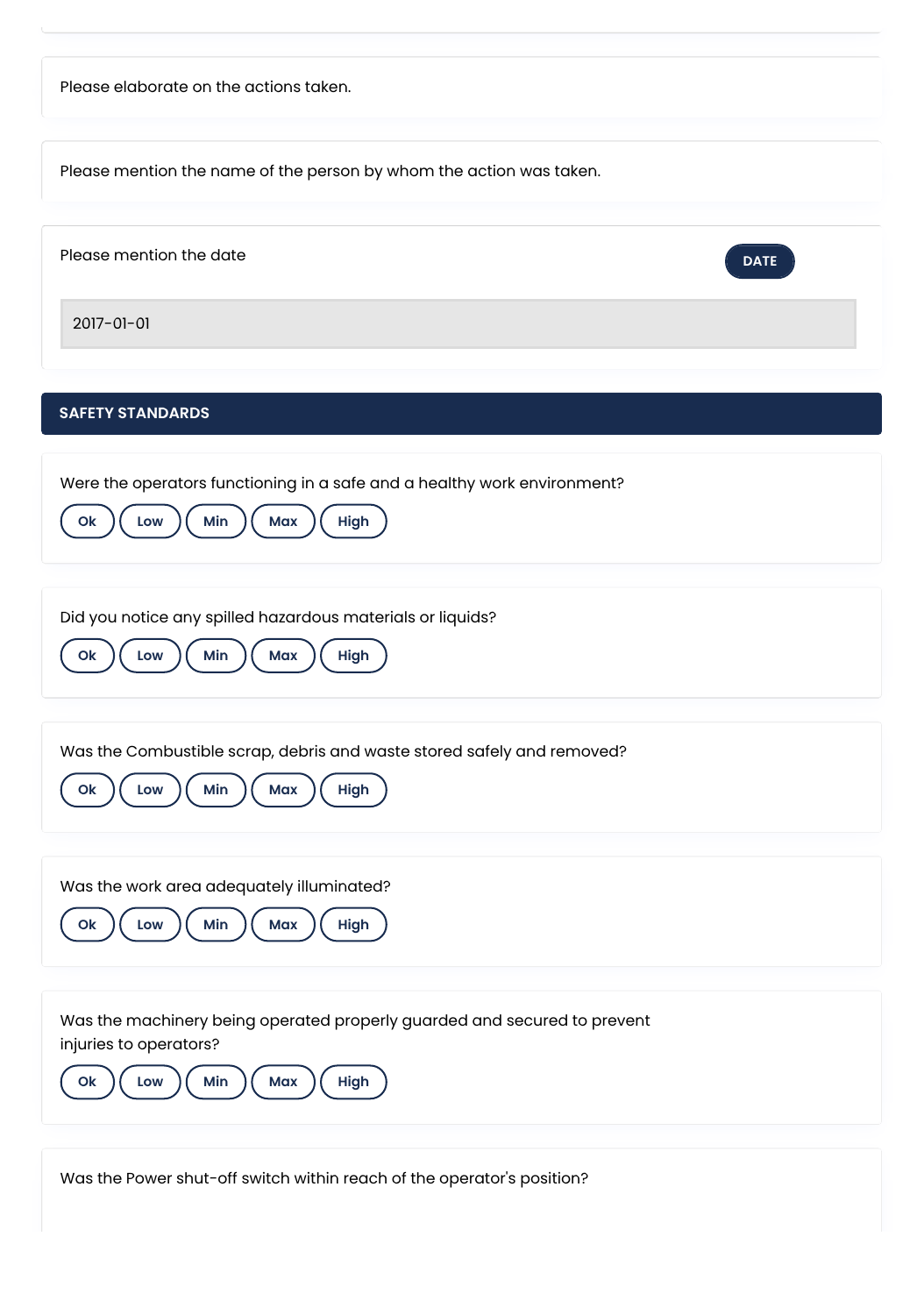| O <sub>k</sub><br>Min<br>Max<br>High<br>Low                                                                                  |
|------------------------------------------------------------------------------------------------------------------------------|
| Were the Foot-operated switches properly guarded to prevent accidental<br>actuation?                                         |
| Min<br>O <sub>k</sub><br>Max<br>High<br>Low                                                                                  |
| Were the Emergency stop buttons colored red and working properly?<br>Min<br>High<br>Max<br>Ok<br>Low                         |
| Were the Moving chains and gears properly guarded?<br>Min<br>Max<br>High<br>O <sub>k</sub><br>Low                            |
| Were safe working practices being followed in terms of chemical exposure?<br>Min<br>Max<br>High<br>O <sub>k</sub><br>Low     |
| Were the operators provided with Eye wash fountains and safety showers?<br>Min<br>High<br>Max<br>Ok<br>Low                   |
| Were all the containers, such as vats, storage tanks, etc., properly labeled?<br>Min<br>Max<br>High<br>O <sub>k</sub><br>Low |
| Were all members seen using relevant PPE?<br>Min<br>High<br>Low<br>Max<br>O <sub>k</sub>                                     |
| Did you observe any food items being consumed in the workplace?<br>Min<br>High<br>O <sub>k</sub><br>Max<br>Low               |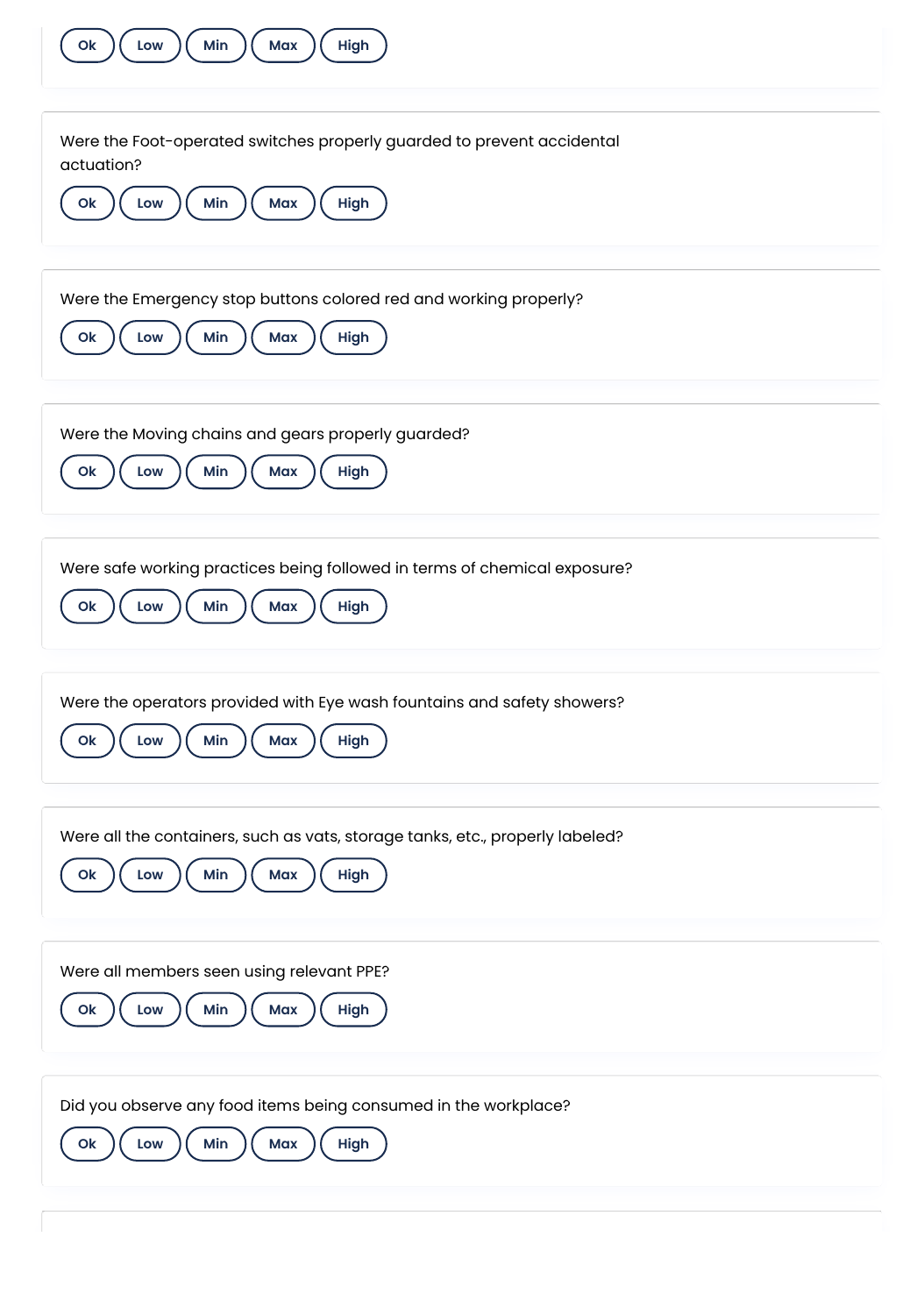| Were the operators protected against the necessary safety risks in the workplace?<br>Min<br>High<br>Max<br>Ok<br>Low                                                                 |
|--------------------------------------------------------------------------------------------------------------------------------------------------------------------------------------|
| Were the floor and wall openings properly guarded?<br>Min<br>O <sub>k</sub><br>Max<br>High<br>Low                                                                                    |
| Were the forklifts, vehicles and warning horns being used by trained personnel?<br>Min<br>Ok<br>Low<br>Max<br>High                                                                   |
| Were the operators seen wearing a proper hearing protective equipment?<br>Min<br><b>Max</b><br>High<br>Ok<br>Low                                                                     |
| Were the spray machines seen placed in a adequately ventilated area?<br>Min<br>O <sub>k</sub><br>Max<br>High<br>Low                                                                  |
| Were the aisles and passageways kept clear, marked appropriately and wet<br>surfaces covered with non-slip materials?<br>Min<br>Max<br>High<br>Ok<br>Low                             |
| Was all the machinery or equipment blocked or locked-out during cleaning,<br>servicing, adjusting or setting up operations, or whenever required?<br>Min<br>Max<br>High<br>Ok<br>Low |
| Was the Lockout tag easily accessible?<br>Min<br>Ok<br>Max<br>High<br>Low                                                                                                            |
| Were the safety job procedures established and rigidly being followed?<br>Min<br>Ok<br><b>Max</b><br><b>High</b><br>Low                                                              |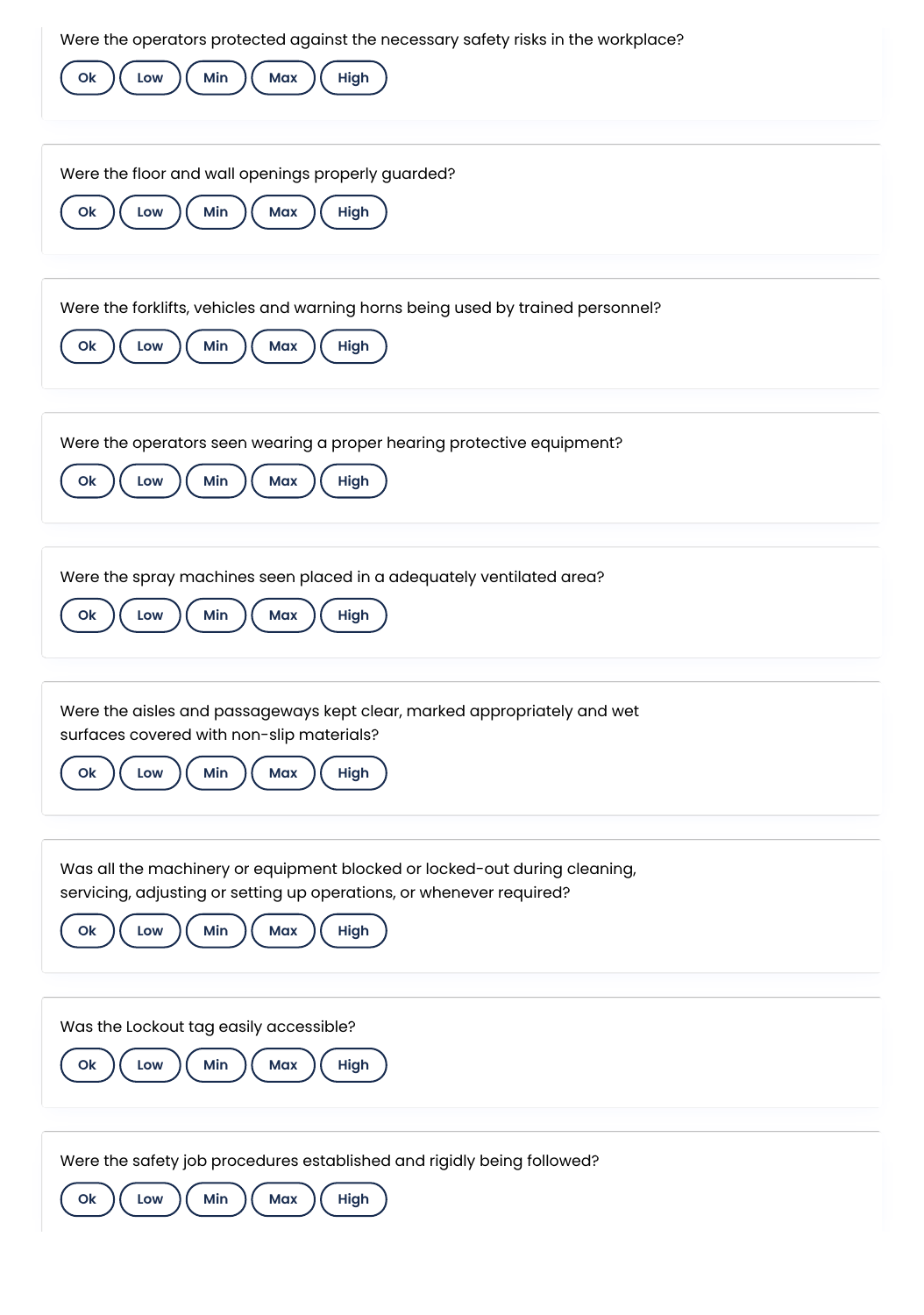## **WORK AREA MANAGEMENT** Was the work place seen properly organized? **Ok**  $\left(\begin{array}{c} \text{Low} \\ \text{M} \end{array}\right)$  **Min**  $\left(\begin{array}{c} \text{Max} \\ \text{M} \end{array}\right)$  **High** Was any unneeded equipment, tools or furniture seen? **Ok**  $)($  Low  $)($  Min  $)($  Max  $)($  High Were any unneeded items seen placed or walls or bulletin boards? **Ok**  $\left(\begin{array}{c} \text{Low} \\ \text{Low} \end{array}\right)$  ( Min  $\left(\begin{array}{c} \text{Max} \\ \text{Max} \end{array}\right)$  ( High Did you see any unnecessary items present in the aisle ways, stairways, or corners? **Ok**  $\left(\begin{array}{c} \text{Low} \\ \text{M} \end{array}\right)$  **Min**  $\left(\begin{array}{c} \text{Max} \\ \text{M} \end{array}\right)$  **High** Did you seen any unneeded inventory, supplies, parts, or materials? **Ok**  $\left(\begin{array}{c} \text{Low} \\ \text{M} \end{array}\right)$  **Min**  $\left(\begin{array}{c} \text{Max} \\ \text{M} \end{array}\right)$  **High** Did you see any chemicals, oils, machines etc lying unattended? Ok  $\left(\begin{array}{c} \text{Low} \\ \text{M} \end{array}\right)$  (Min  $\left(\begin{array}{c} \text{Max} \\ \text{M} \end{array}\right)$  (High Was the state of order of the work areas well maintained?  $O(k)$   $(\begin{array}{c} \text{Low} \\ \text{M} \end{array})$   $(\begin{array}{c} \text{Min} \\ \text{M} \end{array})$   $(\begin{array}{c} \text{Max} \\ \text{High} \end{array})$ Were the items correctly placed? **Ok**  $)($  Low  $)($  Min  $)($  Max  $)($  High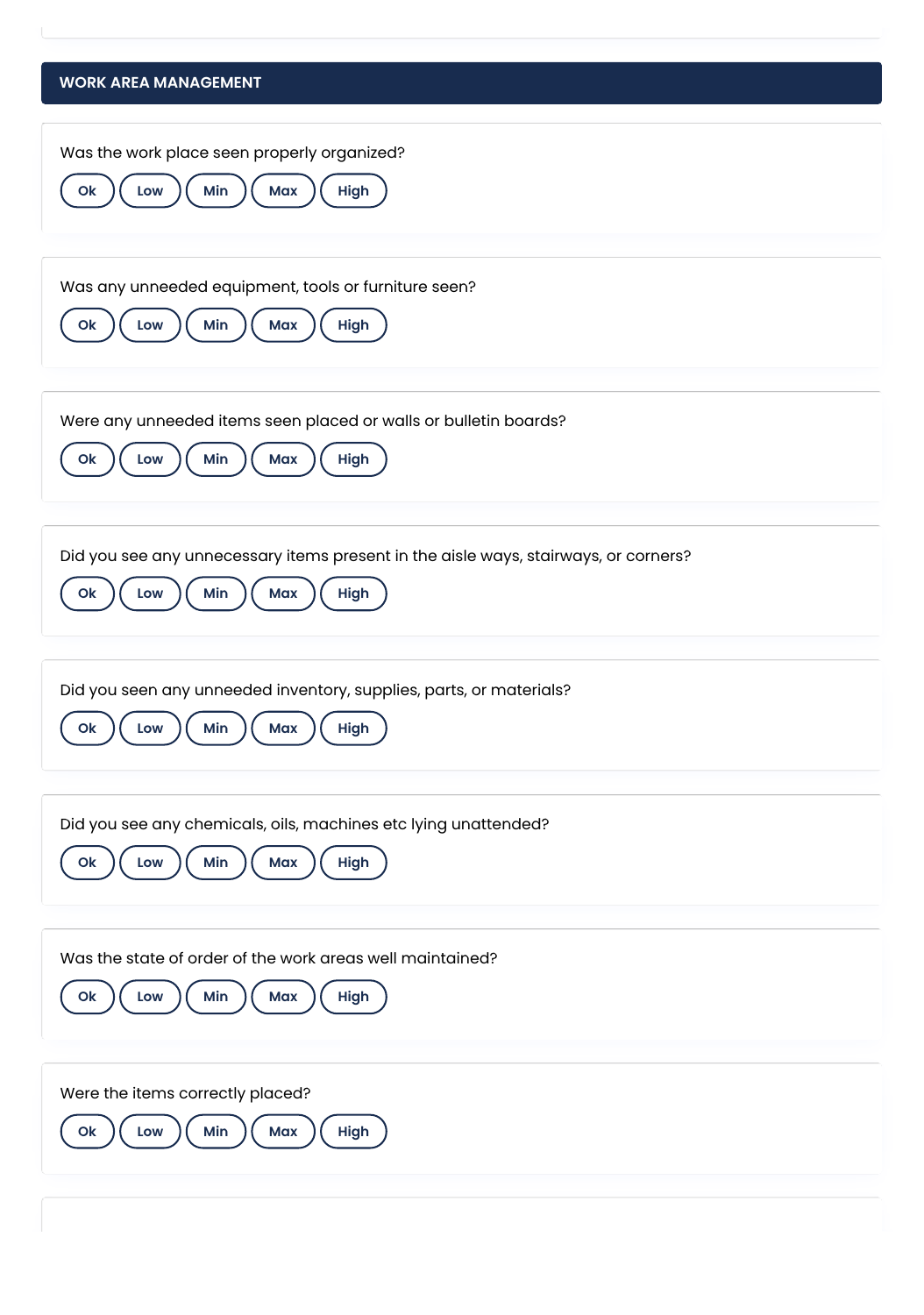| Was the location of the Aisle ways, workstations and equipment properly indicated?<br>Min<br>Max<br>High<br>O <sub>k</sub><br>Low |
|-----------------------------------------------------------------------------------------------------------------------------------|
| Were the items put away immediately, after being used?<br>Min<br>Low<br>Max<br>High<br>Ok                                         |
| Were the Height and quantity limits properly marked?<br>Min<br>Ok<br>Max<br>High<br>Low                                           |
| Were all the work areas properly clean?<br>Min<br>Max<br>High<br>Ok<br>Low                                                        |
| Was the staff looking for ways to keep the work area clean and well organized?<br>Min<br>High<br>O <sub>k</sub><br>Max<br>Low     |
| Were the floor, walls, surfaces and stairs clean and dirt free?<br>Min<br>High<br><b>Max</b><br>Ok<br>Low                         |
| Was all the equipment clean and free dirt?<br>Min<br>High<br>Ok<br>Max<br>Low                                                     |
| Was the accessibility of cleaning material easy?<br>Min<br>High<br>O <sub>k</sub><br><b>Max</b><br>Low                            |
| Were all the signs, labels and lines clean and undamaged?<br>Min<br><b>Max</b><br>High<br>Ok<br>Low                               |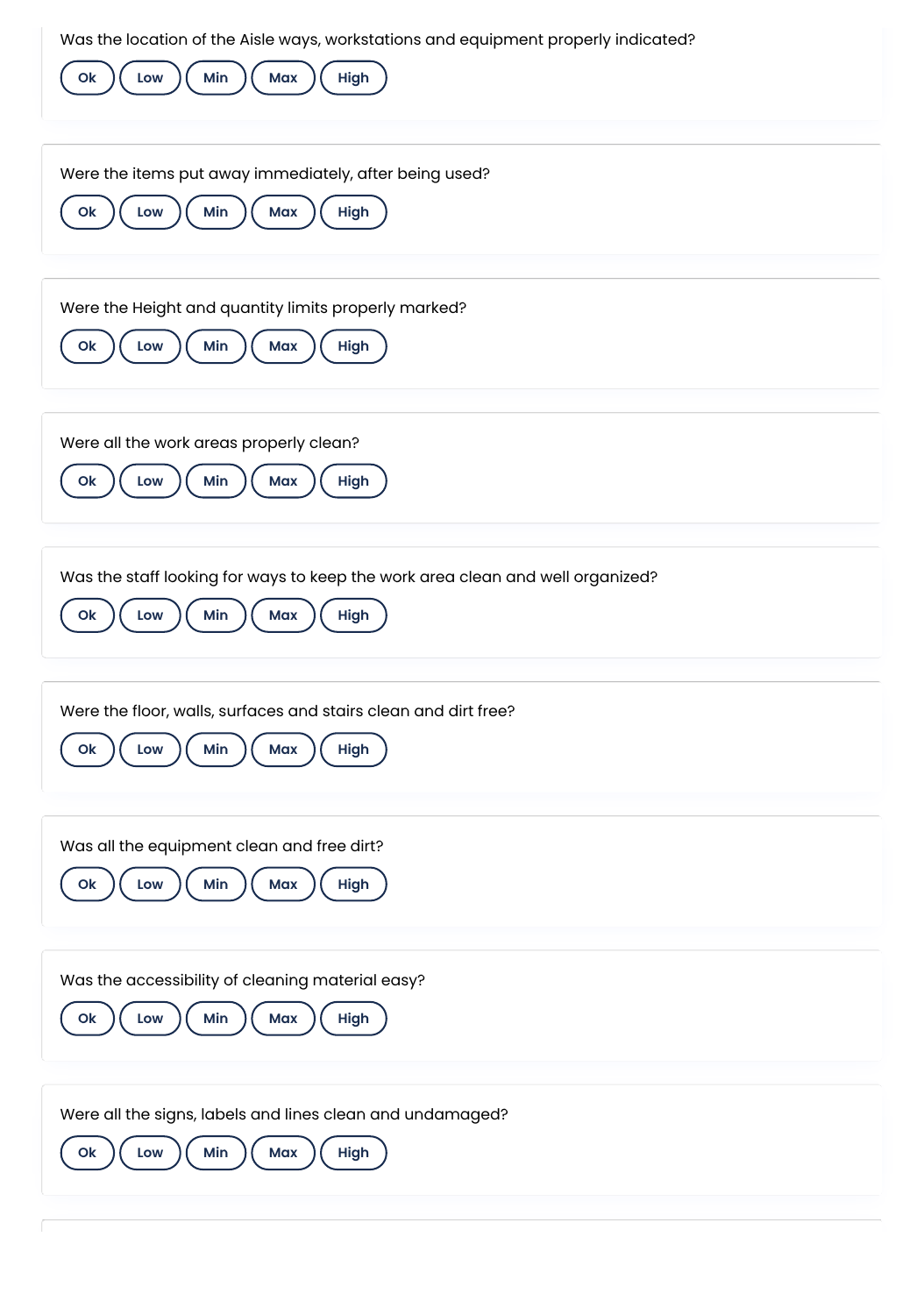| Did you observe any other cleaning issue?<br>Min<br>Max<br>High<br>Ok<br>Low                                                                                                                                                                            |
|---------------------------------------------------------------------------------------------------------------------------------------------------------------------------------------------------------------------------------------------------------|
| Were all the necessary work standards being followed with proper aid?<br>Min<br>Max<br>High<br>Ok<br>Low                                                                                                                                                |
| Was all the necessary information easily available?<br>Min<br>High<br>Ok<br>Max<br>Low                                                                                                                                                                  |
| Did all the cleaning and maintenance jobs have the necessary checklists?<br>Min<br><b>Max</b><br>High<br>Ok<br>Low                                                                                                                                      |
| Could all limits and quatities be easily recognized?<br>Min<br>Ok<br>Max<br>High<br>Low                                                                                                                                                                 |
| <b>WORK STANDARD</b>                                                                                                                                                                                                                                    |
| Please confirm the information which was available with the work standard?<br>Machine Layout  <br>Order of Operations  <br>Cycle time<br>Work Sequence of the Operator<br><b>Safety Precautions</b><br><b>Quality Checks</b><br><b>Trained Operator</b> |
| Was the work being performed by the operator in compliance to the STD work<br>instruction?<br>High<br>Ok<br>Min<br>Max<br>Low                                                                                                                           |
| Was the sequence of the work activity in compliance to the STD instruction?<br>Min<br>High<br><b>Max</b><br>Ok<br>Low                                                                                                                                   |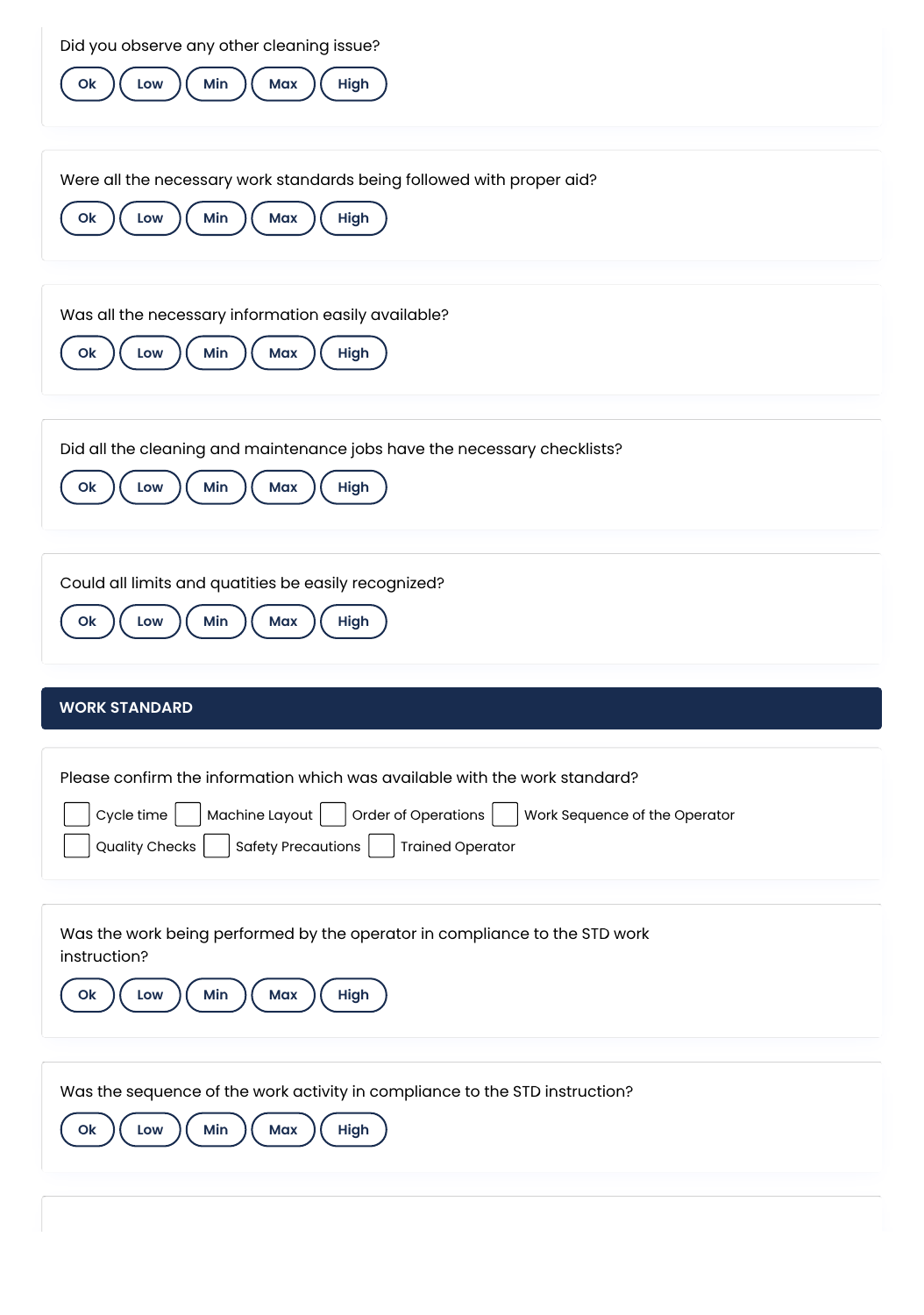| Were the Devices / Tools / Machinery being used in a proper manner?<br>Min<br>High<br>Ok<br>Max<br>Low                                                                 |
|------------------------------------------------------------------------------------------------------------------------------------------------------------------------|
| Was the flow of the product continuous?<br>Min<br>Max<br>High<br>Ok<br>Low                                                                                             |
| Did you notice any issue with the material flow?<br>Min<br>Max<br>High<br>Ok<br>Low                                                                                    |
| Did you notice any pieces which were unfinished or were with imbalanced parts?<br>Min<br>O <sub>k</sub><br>High<br>Max<br>Low                                          |
| Was the next process put on hold due to material issue?<br>Min<br><b>Max</b><br>High<br>Ok<br>Low                                                                      |
| Please confirm if you found signs of any wastage?<br>Overproduction  <br>Over Processing<br>Transportation<br>Inventory<br>Waiting<br>Motion  <br>Defects<br><b>NA</b> |
| Please elaborate, if options are selected in the above question                                                                                                        |
| Was the performance tracked, maintained and were necessary actions taken<br>incase of any deviation?<br>O <sub>k</sub><br>Min<br>High<br><b>Max</b><br>Low             |
| Were downtown and hourly output sheets properly maintained?<br>Min<br>Max<br>High<br>O <sub>k</sub><br>Low                                                             |